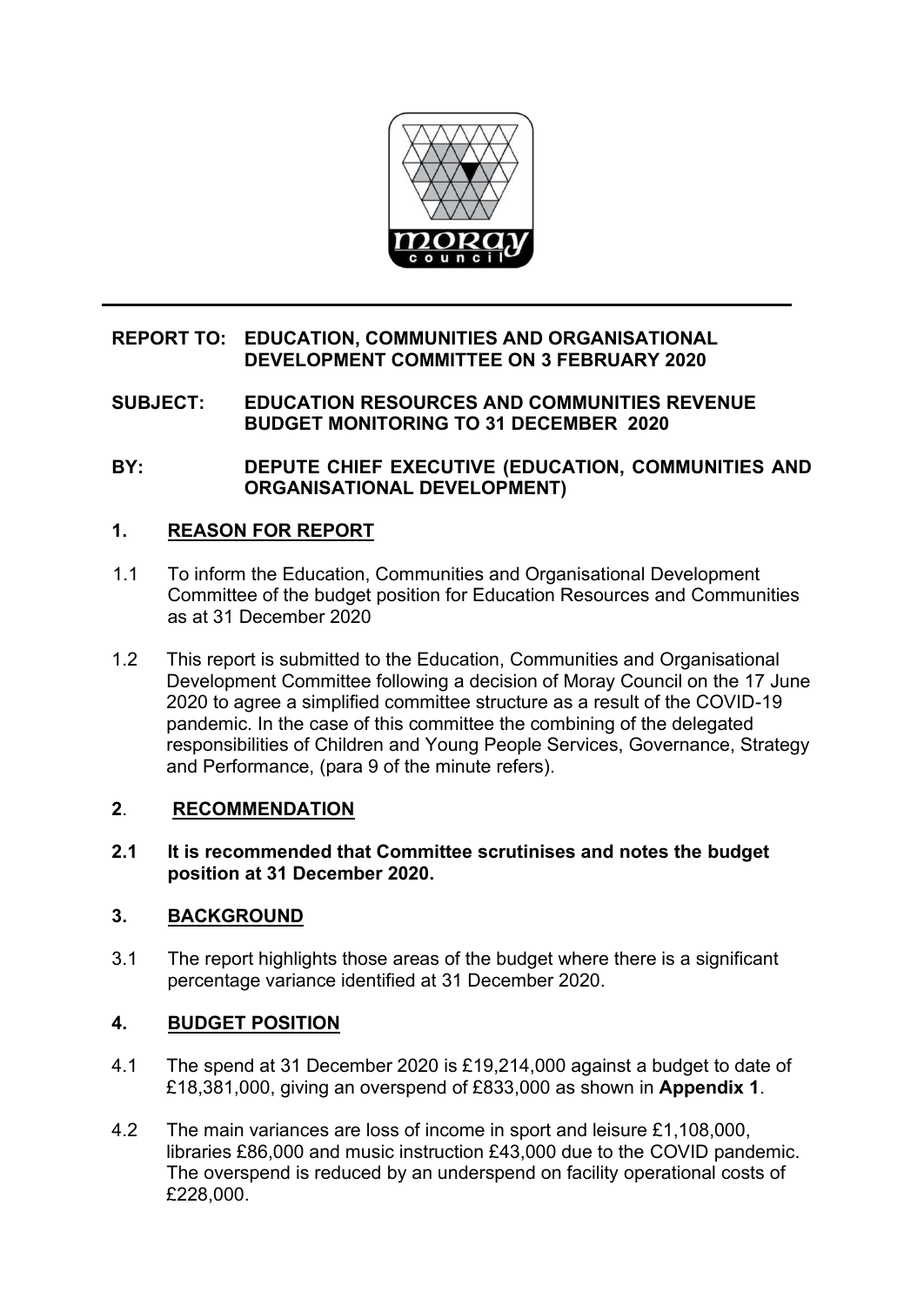- 4.3 There is an underspend in schools repairs and maintenance due to no building works having been undertaken in the first few months of the year because of lockdown restrictions in place.
- 4.4 There is currently an overspend of £230,000 on costs associated with the COVID pandemic. The costs are for average pay to relief staff during lockdown, recovery costs associated with the reopening of leisure facilities and £156,000 of hardship payments which will be funded by a grant from the Scottish Government.
- 4.5 Underspends on staff travel across the service are £52,000.

### **5 ESTIMATED OUTTURN**

- 5.1 The estimated outturn for 2020/21 is £24,804,000 against a budget of £24,492,000 resulting in an estimated overspend for the year of £312,000.
- 5.2 The impact of the COVID pandemic and lockdown measures that have been put in place have had a significant impact on income with a projected loss for leisure, sports development, libraries and music instruction of £1,610,000. There are anticipated underspends on the operation of facilities closed during the lockdown periods of £110,000. Direct costs of response to the pandemic are £72,000
- 5.3 There is an anticipated underspend of £410,000 on schools repairs and maintenance and energy of £91,000.
- 5.4 Staff savings from vacancies and appointment below top of scale are anticipated to exceed the budget by £496,000.
- 5.5 Underspends on staff travel across the service are anticipated to be £57,000

#### **6. SUMMARY OF IMPLICATIONS**

**(a) Corporate Plan and 10 Year Plan (Local Outcomes Improvement Plan (LOIP)** 

 The Education Resouces and Communities Revenue Budget has particular reference to National Outcome 8 – we have improved the life chances for children, young people and families at risk.

#### **(b) Policy and Legal**

The Council has statutory responsibilities to meet educational needs, the needs of children and young people in need and those it looks after.

#### **(c) Financial implications**

The resource implications are set out in this report and at **Appendix 1.** The overspend as at 31 December 2020 is £833,000 against a budget to date of £19,214,000. The estimated year end position is expenditure of £24,804,000 against a budget of £24,492,000 resulting in an overspend of £312,000.